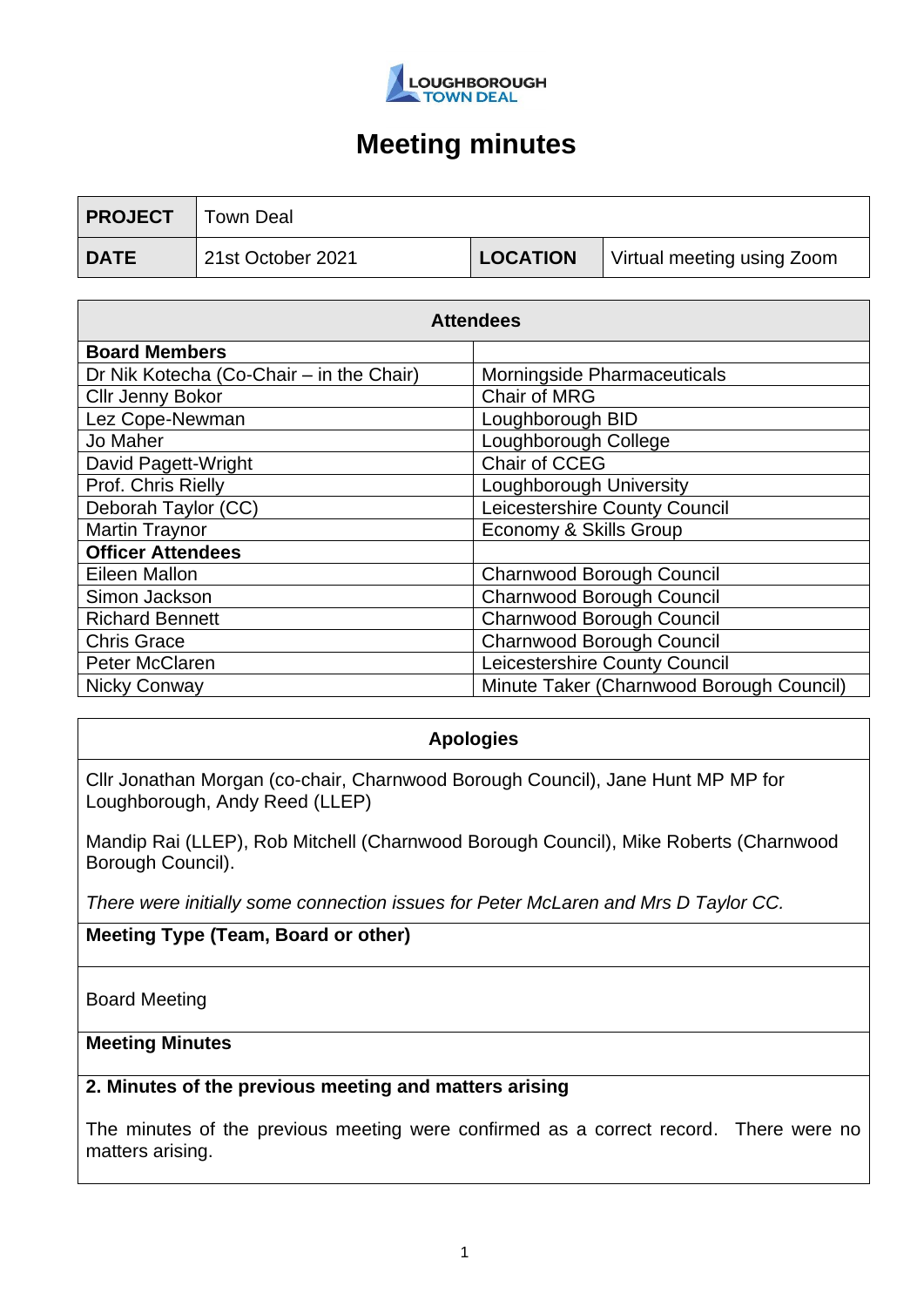

#### **3. Declarations of Interest**

During the discussion of item 5 on the agenda, Chris Rielly declared an interest as the Project Lead for Healthy and Innovative Loughborough project.

#### **4. Local Assurance Framework**

Richard Bennett introduced this report and summarised the position with the Local Assurance Framework. He noted that at its last meeting the Board had given delegated authority to the Co-Chairs to approve the final version of the Local Assurance Framework (LAF) and it had been approved on 6th October 2021.

With respect to the Terms of Reference (TOR) for the Board and Sub-Groups, these had been collated into the LAF but were not attached to the report appendices. The TORs had been amended in accordance with the decisions of the Board at its meeting on 27th September and the Delivery Sub-Group TOR had been further subject to minor amendments which had been approved by the Co-Chairs of the Town Deal Board using their delegated authority. The amended TOR had been shared with Board members on 18th October prior to publication on the Town Deal website.

It was confirmed that although the LAF had been designed in line with the Local Government Governance and Accountability Framework and the Frameworks prepared by frontrunner Town Deals, it was unique to Loughborough. It had been drafted in consultation with the Accountable Body's S151 and Monitoring Officers and had been reviewed by a representative of BEIS whose feedback had been positive. The LAF had required prompt approval to ensure it could be part of the papers submitted to the DLUHC on 15th October 2021.

**Recommendation Agreed**: that the Board endorses the decision of the Co-chairs to approve the Local Assurance Framework.

#### **5. Programme Update**

Richard Bennett introduced this report and provided a comprehensive summary to the Board of the current position. He noted that:

- the Project team were in the process of procuring a second consultant to provide tailored programme support to individual projects based on a skills and knowledge needs assessment by MACE.
- a programme plan setting out the milestones for the next funding window was in development and would be submitted to the Board at its next meeting.
- the Living Loughborough Project had decided to submit its project in the April 2022 funding window.

*Deborah Taylor CC left the meeting*.

A verbal update with respect to the Business Case submissions for the Bellfoundry and Bedford Square projects was provided. It was explained that some information had been identified by MACE as missing from the business cases or had not been included in the appropriate sections of the Summary Documents. Both Project Leads had been advised of the remedial actions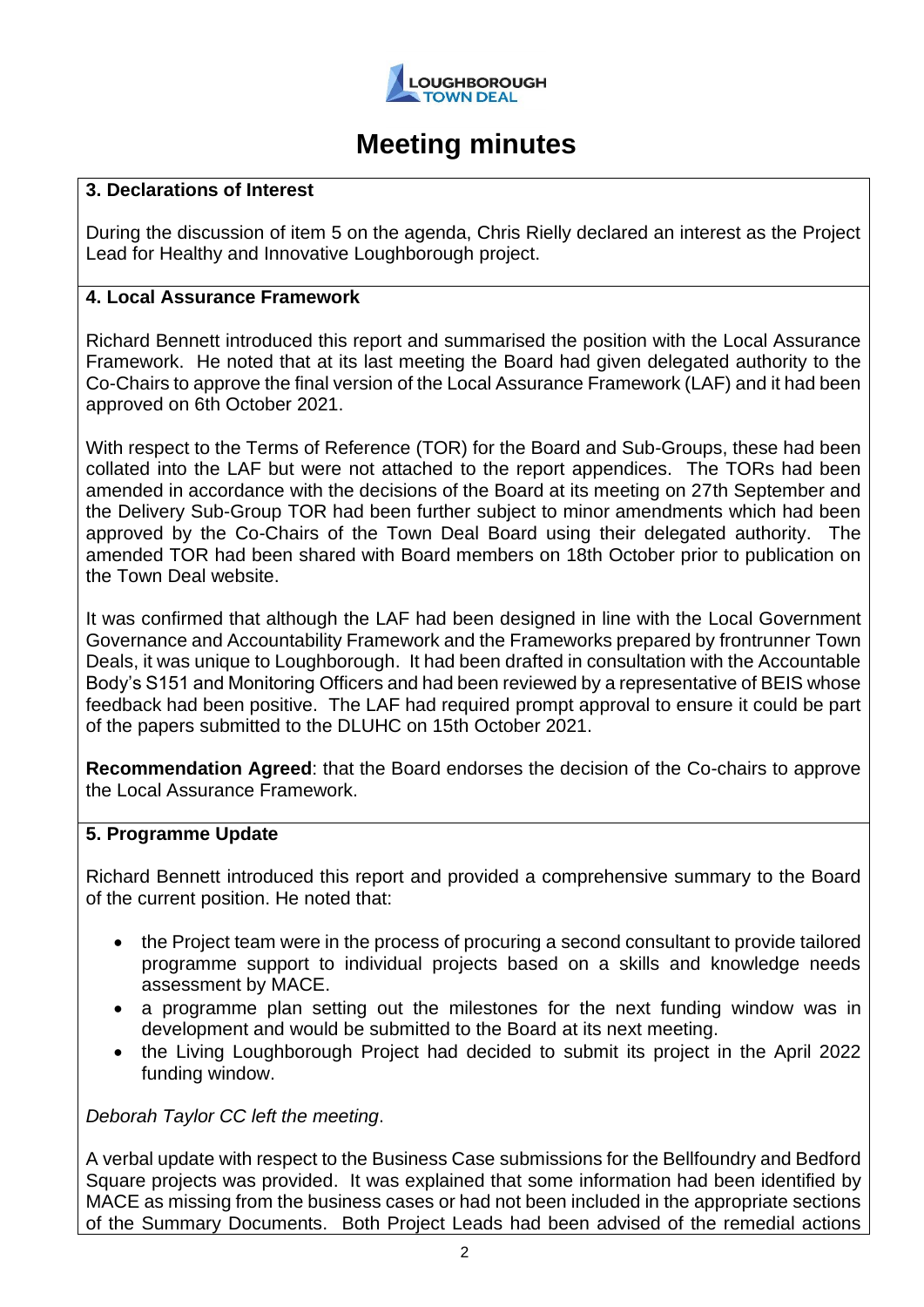

necessary and the Delivery Sub-Group then agreed to submit the two projects with the Chair and S151 Officer's delegated authority approval. It was noted that the release of funding would be conditional on these actions being resolved.

The Co-Chair of the Town Deal Board and Chair of the Delivery Sub-Group noted that he and the S151 Officer had met to review the project submission documents on 15th October and had approved the submission of the Summary Documents for the Bellfoundry and Bedford Square projects to DLUHC with assurance that the amendments required would be completed.

Summary of Board Discussion:

- it had been challenging for some Project Leads to understand what support they could receive and what was required of them due to changing circumstances. Factors discussed included delays in the construction supply industry, changes to project team membership, availability of consultants, and extremely short submission deadlines. These concerns were recognised and it was understood that some factors were outside of the Project Lead's and Programme Team's control. All Project Leads were being asked to consider carefully, taking into account these factors, whether it was possible for their project to meet the January 2022 submission deadline.
- the strength of the Loughborough Town Deal relied on all projects being successful in their delivery. It could be beneficial to share experiences of business case assessments by MACE, identify key themes and lessons to be learnt with all Project Leads whilst protecting the confidentiality of sensitive business information.
- the Programme team were continuing to prioritise communication with Project Leads but wished to clarify that in some cases the changes to deadlines and lack of available information was as a result of sudden Government changes to the Town Deal process.
- MACE had been employed using the SCAPE procurement framework and had worked quickly to set up the appraisal framework and assess the business cases in time for submission by 15th October. It was acknowledged that their focus had been to meet this deadline and would now be liaising with all Project Leads to identify knowledge and skills gaps and the support required to prepare for the next funding submission windows.
- it was challenging at present to identify what project support was required by the individual projects. The Green Book standard was complex and required a certain level of skill to use when preparing a business case. MACE would not approve a business case as robust if these standards had not been met and this was appropriate when allocating public funds.
- all project business cases were required to be submitted within one year (by 27th August 2022). The Government had provided three funding windows as it recognised some projects may wish to submit for funding earlier. Projects identified at the start as fasttrack projects would not be penalised if they did not subsequently submit their business cases until later in the Town Deal process. Adhering to robust due diligence processes and applying the Green Book standards were just as important as speedy delivery.
- as the deadlines for project submission to meet the January 2022 funding window was tight, the procurement of the second consultant to support individual Project Leads in drafting robust business cases was time critical. If the deadlines could not be met it could be appropriate for individual projects to share contacts and experiences in the interim. The second consultant had been identified using SCAPE procurement framework. Any delay to letting the contract would be due to procurement processes and the release of the programme funding by the government, which was scheduled in November, and obtaining approval to spend from the DSG. It was possible within its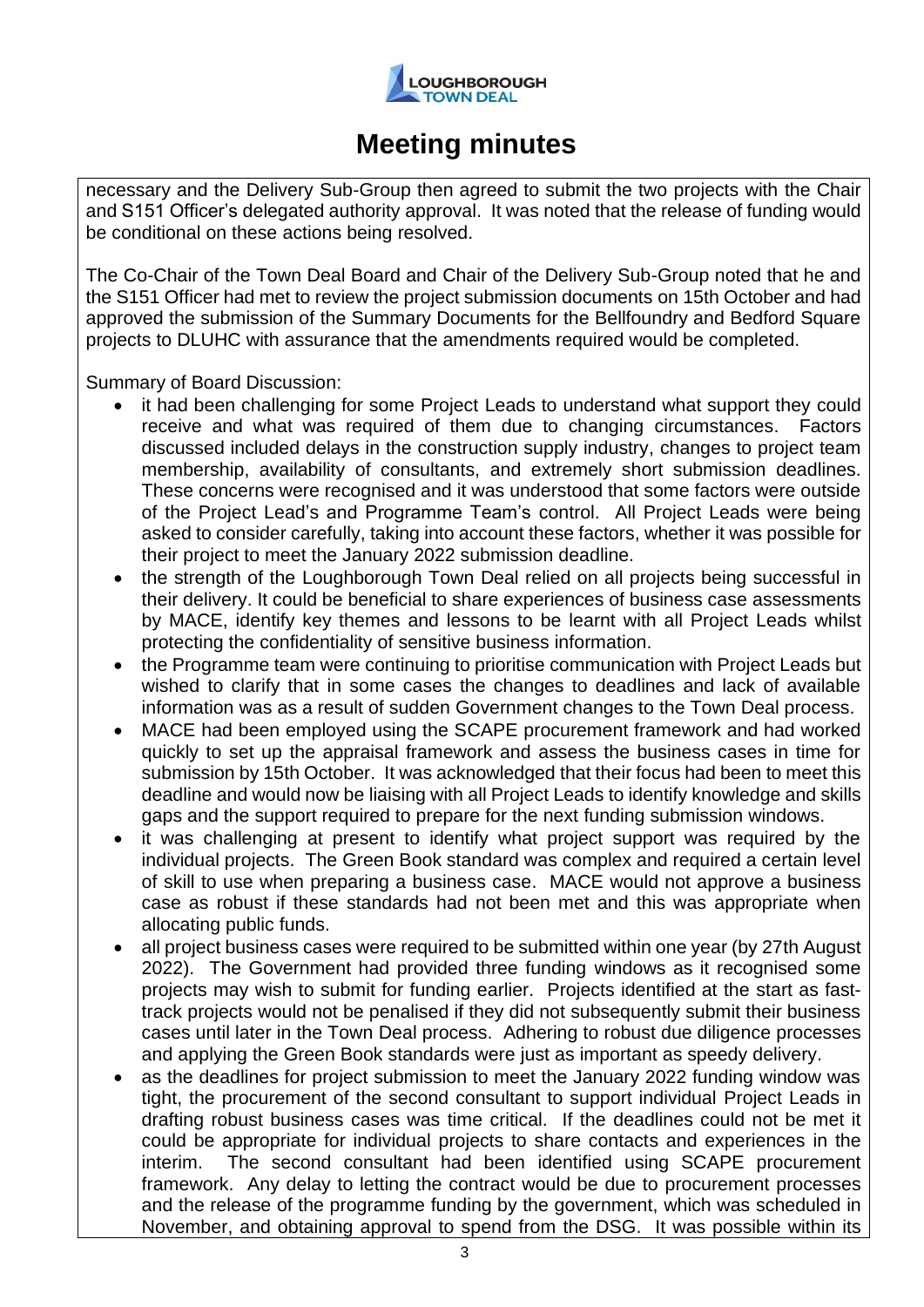

TOR to expedite this by email exchange. It was difficult to determine the cost of the support required as the needs of each Project Lead had not yet been clarified. The Project Team Manager would be meeting with MACE in the next few days to determine their views on the support required and it was anticipated this could be resolved within two – three weeks.

- it was clarified that the Government would provide the funding and it was the responsibility of the Board and the S151 Officer to review the business cases and determine if the money was being used appropriately for the outcomes listed in the TIP. The Government would routinely receive a summary of outcomes and funding profiles over the life of a project but could at any time decide to review projects in detail. It was therefore critical for the Board and the Accountable Body to have a robust due diligence process.
- as the assurance assessment was completed prior to submission of the business case to the Government it was not anticipated that the release of funding would be delayed. To release the funding, the Projects leads would be subject to a Grant Funding agreement with the Accountable Body.
- Project Leads were encouraged to liaise proactively with MACE and officers if they required more support or information.

Jo Maher stated that Loughborough College would be willing to share consultants, knowledge and best practice with other Town Deal Project Leads.

It was noted that Mal Hussain had left the Council and that Chris Grace had agreed to take on the role of Town Deal Project Manager until a replacement could be recruited. The Board thanked Mal for his work particularly in submitting the two business cases on deadline and welcomed Chris to the project.

*Jo Maher left the meeting.*

*Deborah Taylor CC re-joined the meeting during the discussion of this item.*

**Recommendation Agreed**: that the Board notes the updates in this report.

### **6. Communications and Engagement Update**

Richard Bennett introduced this report and summarised the details of the communications and engagement plan for the next phase of the Town Deal.

It was noted that DLUHC and ARUP considered communication was important.

**Recommendation Agreed**: that the Board notes the report.

### **6. Communications Budget Proposals**

Richard Bennett introduced this report and stated that it put forward a notional budget to support communications and engagement for the Loughborough Town Deal over the next five years. The cost was currently being absorbed by the Council's general budgets, and some areas of expertise was usually outsourced. As the Delivery Sub-Group had responsibility for approving